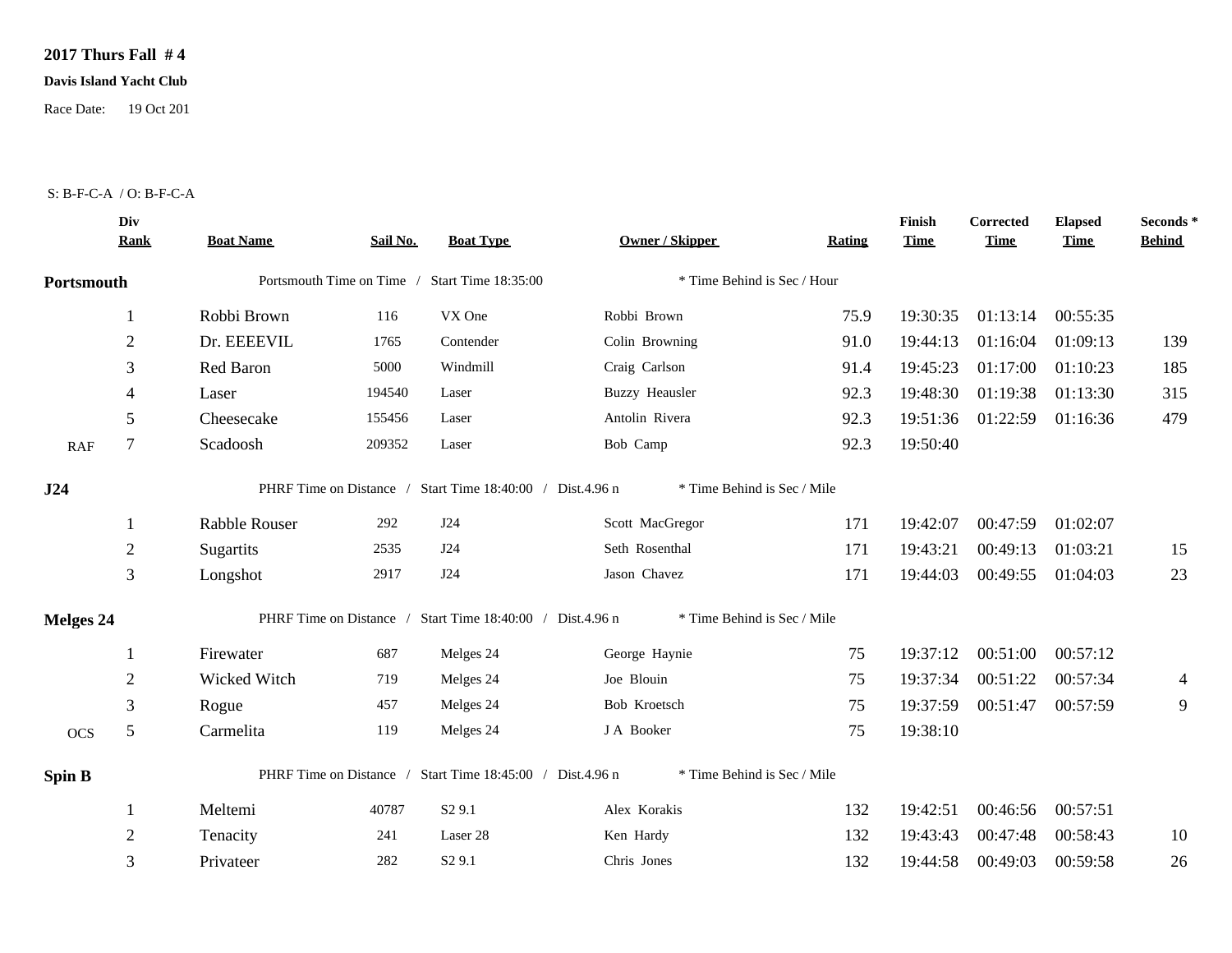|                             | 4              | Junior                  | 41186 | J27                                                       | Frank Selph                 | 123 | 19:44:56 | 00:49:46          | 00:59:56 | 34             |
|-----------------------------|----------------|-------------------------|-------|-----------------------------------------------------------|-----------------------------|-----|----------|-------------------|----------|----------------|
|                             | 5              | Alliance B              | 734   | Capri 30                                                  | Bob Glaser /Tom Barry       | 108 | 19:44:20 | 00:50:24          | 00:59:20 | 42             |
|                             | 6              | Fully Involved          | 97925 | <b>B25</b>                                                | Stephen Vincent             | 135 | 19:47:20 | 00:51:10          | 01:02:20 | 51             |
|                             | 7              | Dr Bligh                | 30    | S <sub>2</sub> 9.1                                        | Michael Maher               | 132 | 19:50:58 | 00:55:03          | 01:05:58 | 98             |
| Spin A                      |                |                         |       | PHRF Time on Distance / Start Time 18:50:00 / Dist.4.96 n | * Time Behind is Sec / Mile |     |          |                   |          |                |
|                             | 1              | Rocket                  | 48    | J35                                                       | Tarry Grimsdale             | 72  | 19:42:12 | 00:46:15          | 00:52:12 |                |
|                             | $\sqrt{2}$     | Alpha Dog               | 83170 | Sr 33                                                     | Gordon Latrobe              | 63  | 19:41:39 | 00:46:27          | 00:51:39 | $\overline{2}$ |
|                             | 3              | Fire & Ice              | 83198 | J105                                                      | George Cussins              | 81  | 19:44:25 | 00:47:43          | 00:54:25 | 18             |
|                             | 4              | Wired                   | 39511 | Farr 395                                                  | Achilles/ Brocks            | 42  | 19:43:40 | 00:50:12          | 00:53:40 | 48             |
|                             | 5              | Kicks                   | 50    | J92s                                                      | Peter Hartleb               | 99  | 19:51:28 | 00:53:17          | 01:01:28 | 85             |
|                             | 6              | No Way Jose             | 42696 | J35                                                       | Jose Suarezhoyos            | 72  | 19:50:25 | 00:54:28          | 01:00:25 | 99             |
| AVE                         |                | No Limit                | 39526 | Farr 395                                                  | Neal Burns                  | 42  |          |                   |          |                |
| <b>Racer Cruiser</b>        |                |                         |       | PHRF Time on Distance / Start Time 18:55:00 / Dist.4.96 n | * Time Behind is Sec / Mile |     |          |                   |          |                |
|                             | 1              | Intrepid                | 41227 | J40                                                       | Jeff Russo                  | 78  | 19:54:40 | 00:53:13          | 00:59:40 |                |
|                             | $\overline{2}$ | Wing It                 | 43620 | Irwin 39 Citation                                         | Mike Doyle                  | 126 | 19:58:45 | 00:53:20          | 01:03:45 | $\mathbf{1}$   |
|                             | 3              | Javelina                | 482   | Tartan 37                                                 | Ray Dunn                    | 111 | 20:00:40 | 00:56:29          | 01:05:40 | 40             |
|                             | 4              | Sacred Cow              | 60740 |                                                           | David German                | 69  | 20:01:02 | 01:00:20          | 01:06:02 | 86             |
|                             | 5              | <b>First Wind</b>       | 4951  | CSY 44                                                    | Art Cupp                    | 138 | 20:06:55 | 01:00:31          | 01:11:55 | 88             |
|                             | 6              | Revenge                 | 005   | Dufour 34                                                 | Lee Burstiner               | 126 | 20:13:29 | 01:08:04          | 01:18:29 | 180            |
|                             | 7              | Hooloovoo               | 63365 | C&C MK2                                                   | Fenn Giles                  | 138 | 20:17:22 | 01:10:58          | 01:22:22 | 215            |
| <b>RAF</b>                  | 10             | <b>Blue Heron</b>       | 1     | Catalina 425                                              | Russell Hoadley             | 123 | 22:09:35 |                   |          | 1,587          |
| $\ensuremath{\mathsf{DNF}}$ | 10             | Monami                  | 41456 | Benateau                                                  | Don Highnote                | 120 |          |                   |          |                |
| Non Spin A                  |                |                         |       | PHRF Time on Distance / Start Time 18:55:00 / Dist.4.96 n | * Time Behind is Sec / Mile |     |          |                   |          |                |
|                             | 1              | <b>Boat</b>             | 57    | Wavelength 24                                             | Larry Willis                | 180 | 19:56:21 | 00:46:28 01:01:21 |          |                |
|                             | $\overline{2}$ | WT Flyer                | 97    | Pearson Flyer                                             | Ullman/Bostick/ Young       | 153 | 19:55:43 | 00:48:04          | 01:00:43 | 19             |
|                             | 3              | Therapy                 | 23656 | <b>J30</b>                                                | Rene Ben-Avrahan            | 159 | 19:57:31 | 00:49:22          | 01:02:31 | 35             |
|                             | 4              | Long Gone               | 10225 | Morgan 42                                                 | Phil Waller                 | 161 | 19:58:08 | 00:49:49          | 01:03:08 | 41             |
|                             | 5              | <b>Emotional Rescue</b> | 22268 | C & C 36                                                  | Dave Coffee                 | 176 | 20:06:30 | 00:56:57          | 01:11:30 | 127            |
|                             | 6              | Wild Thing              | 335   | Catalina 36                                               | C Toro/ P Figley            | 190 | 20:11:48 | 01:01:06          | 01:16:48 | 177            |
|                             |                |                         |       |                                                           |                             |     |          |                   |          |                |